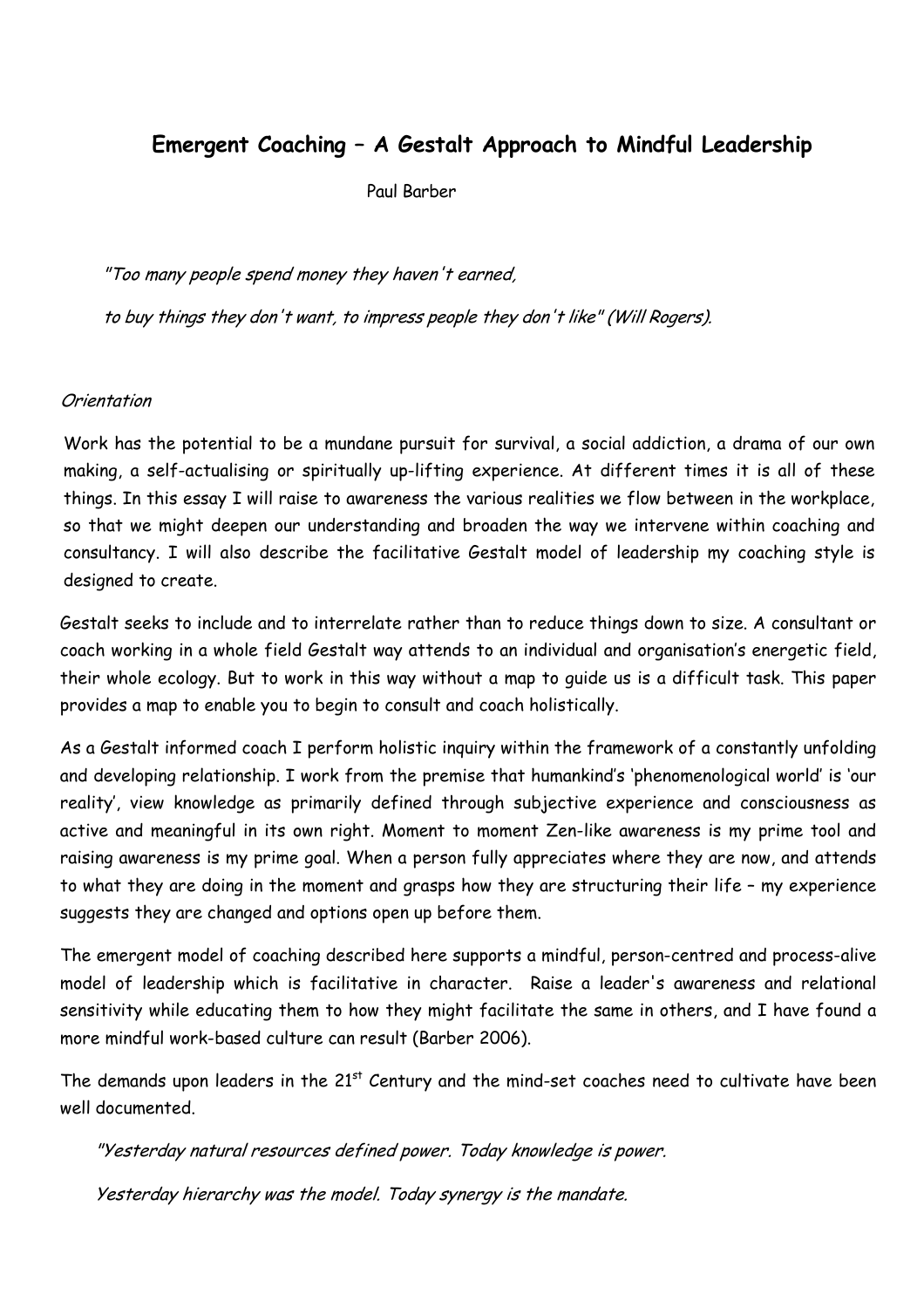Yesterday leaders commanded and controlled. Today leaders empower and coach. Yesterday leaders were warriors. Today leaders are facilitators. Yesterday leaders demanded respect. Today leaders encourage self-respect. Yesterday shareholders came first. Today customers come first. Yesterday managers directed. Today managers delegate. Yesterday supervisors flourished. Today supervisors vanish. Yesterday employees took orders. Today teams make decisions. Yesterday seniority signified status. Today creativity drives process. Yesterday production determined availability. Today quality determines demand. Yesterday value was extra. Today value is everything. Yesterday everyone was a competitor. Today everyone is a customer. Yesterday profits were earned through expediency. Today profits are earned with integrity" (Waitley 1995).

The model of coaching described here takes us some way towards achieving the above.

## **Identification**

So what does emergent coaching actually do? Well, while raising our attention to what is happening now and exploring how we are relating to ourselves, each other and the world – it encourages us to constantly reappraise everything we take for granted and to expand beyond 'the known'. Simply – it expands awareness in all directions.

To help illustrate the Gestalt inspired 'whole-field vision' and awareness expansion I am describing, along with the mind-set awareness emergent coaching seeks to foster in leaders; I have found it useful to focus upon how we collect information from the world via our senses, culture, emotions, imagination and intuition. These orientations are presented below alongside the questions I use to expand awareness in each domain (see Figure 1).

**(Figure 1) Ways of Perceiving & Making Sense of the World - Related Coaching Questions:**

 $\mathcal{L}_\mathcal{L}$  , and the contribution of the contribution of the contribution of the contribution of the contribution of the contribution of the contribution of the contribution of the contribution of the contribution of

**"Life as Sensed & Physically Experienced**" (our physical and sensory reality):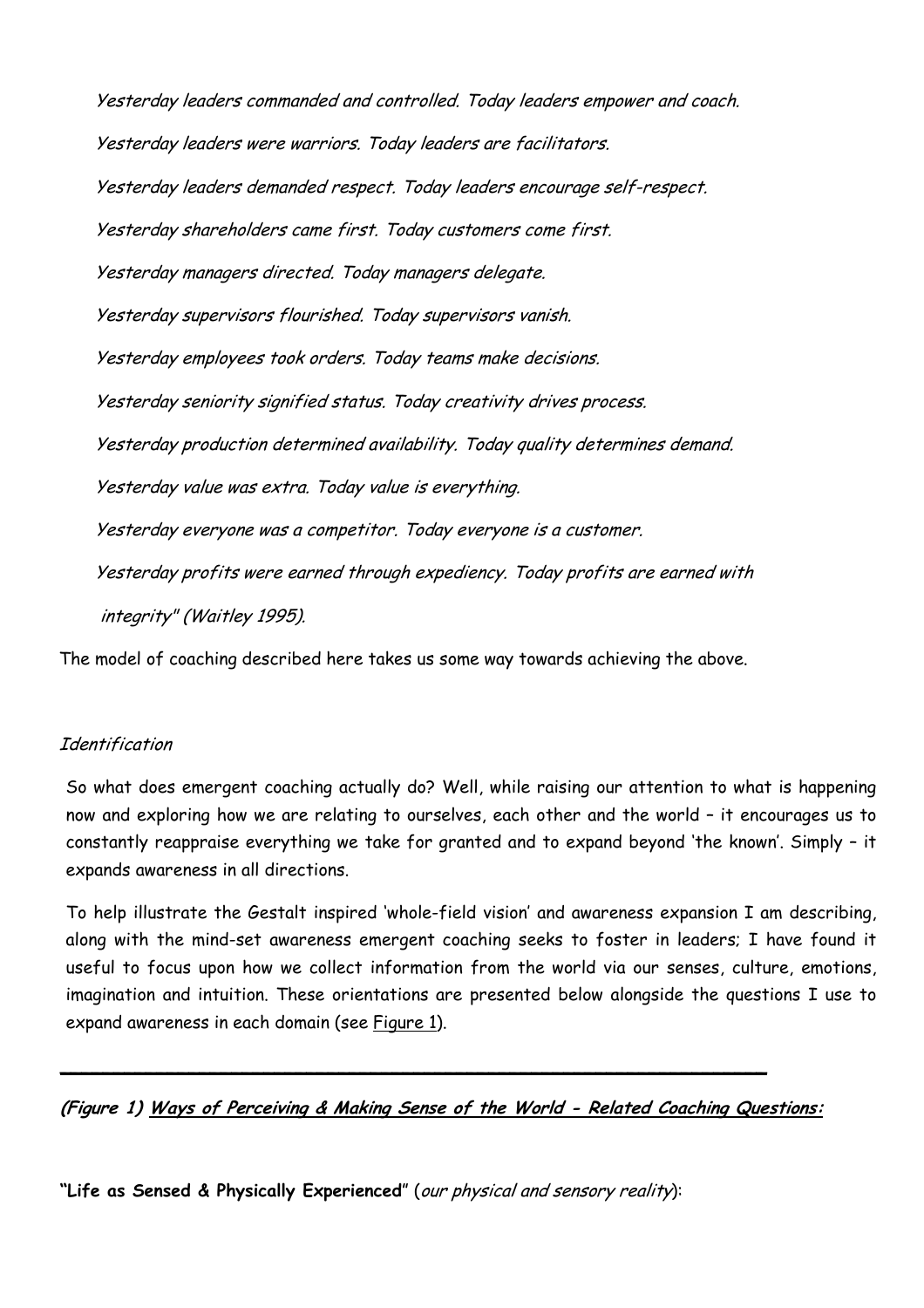What physiological needs remain unmet at this time in this place? What is to the fore of attention and in the back-ground of your awareness now? How well do people draw support from each other and their physical surroundings here? Where in our bodies are we most alive and where do we seem de-energised and dead?

**Life as Socially Scripted & Intellectually Taught**" (our social and cultural reality): What rules and roles are well established here? (power/politics/"isms"/norms rules) Who are the power holders and how are people and events dynamically organised? What role do people seemingly expect or hoist upon others? (role play) How do we relate to others & the wider community? (our cultural location)

**"Life as Felt & Emotionally Scripted**" (our emotional and biographical reality): What emotional dramas and politics (rescuer-persecutor-victim-rebel) proliferate here? If this team/organisation were a family what sorts of children would it rear? How are earlier family and parent-child dynamics enacted here? (historical dramas) What sort of relational dance am I being invited to join? (counter-transference)

#### "**Life as Imagined & Desired to be**" (our projective and imagined reality)

What fantasies do we enact and which projections does this situation mirror back to us? What do we blind ourselves to or hold in check here? (the shadow relationship) Which angels guide or demons drive us here? (idealisations and ego defence mechanisms) Which symbols and metaphors haunt or exert influence? (the organisational dream)

 "**Life as a Mysterious & Intuitive journey**" (our spiritual and intuitive reality): What higher lessons and illuminations are available from this experience? What might be our higher and greater purpose? (an individual or groups spiritual destiny) Which ethical values and/or spiritual beliefs shape people and events here?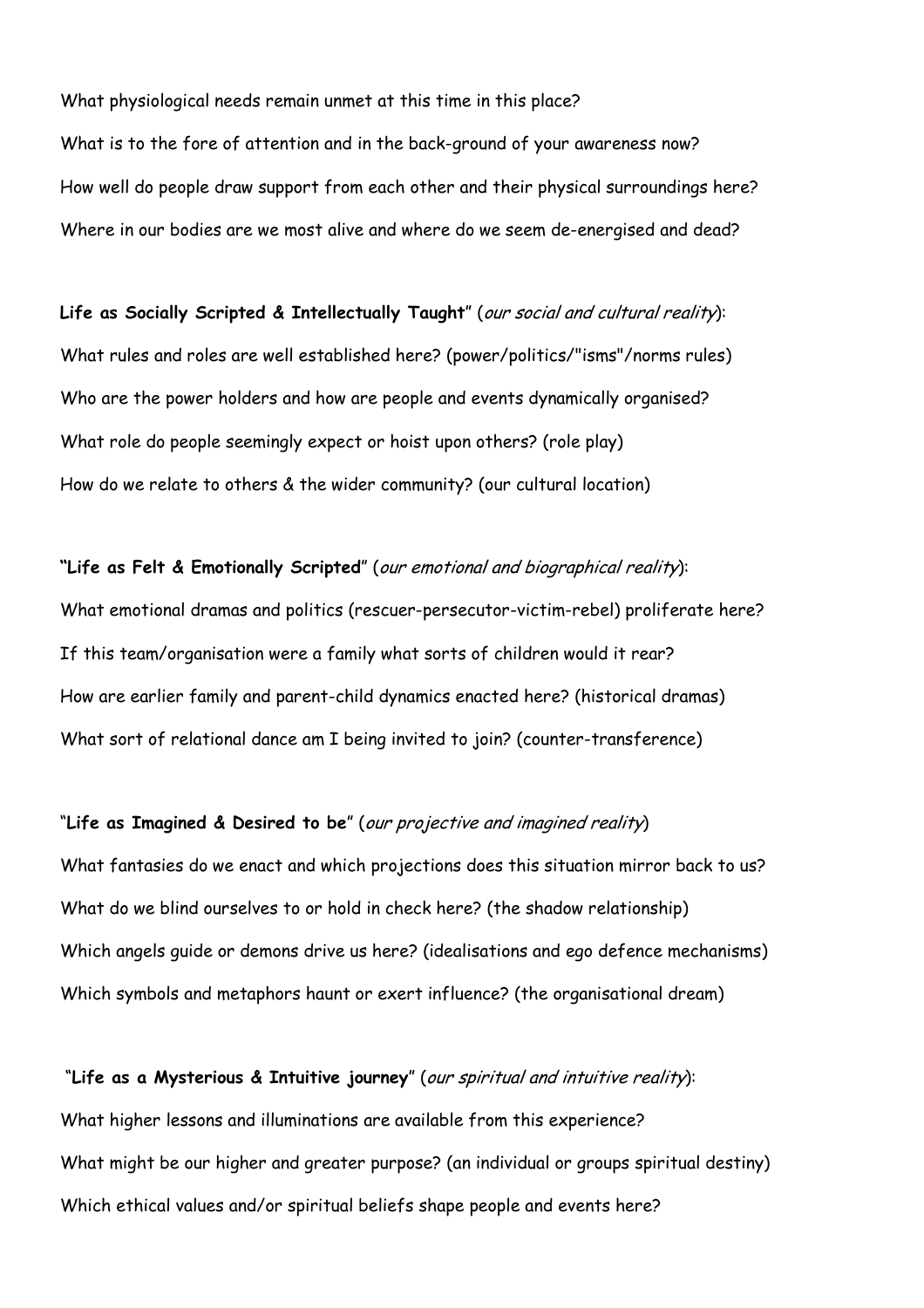How might this individual/group contribute to the community and humankind?

Drawing into awareness how the above influences impact upon us helps us appreciate how we construct our own individual and corporate realities.

As coaches we might invite leaders at the *physical-sensory level* to attend to physical evidence and to develop sensitivity to their physiological needs and supports. At the social-cultural level they may be invited to reflect upon how their traditions and thinking inform the roles they enact. At the emotional-biographical level they are encouraged to examine their emotional patterns and family scripts, and to recognise how past emotional patterns are using them! At the *creative-projective level* they may be encouraged to identify their sub-personalities and to unpack the imaginative constructs they project out upon the world. At the *spiritual-intuitive level* they may be invited to value themselves and the human condition, and through reflection upon what their soul has come to learn, to draw nearer to their authentic core and their life's true purpose.

Running alongside the above exploration are dynamics of the evolving coach-client relationship. I recognise six phases as attending my coaching relationship: Pre-Contact prior to our actually meeting; Orientation when we first meet, gain knowledge and hopefully build trust; Identification when we define a tentative agenda; *Exploration* when the work properly begins and we co-operative explore together; Resolution where as we end our time together and reflect on what has been learnt; Post-Contact when we reflect on long term effects after coaching has finished. Illuminating these phases I find raises my client's appreciation of 'moment to moment' relating; in this way the process of coaching itself transmits a model of mindful relating (Figure 2).

# **(Figure 2) The Evolving Relationship – and the Develpmental Processes involved:**

**Pre–Contact:** (Projecting) An imaginative impression forms as individuals speculate upon a future meeting (Here the idealised (transferential and projective level of a hoped for relationship is imaginatively en-fired as we consider - "So what might happen?")

**Orientation:** (Acclimatising) A potential relationship and partnership are explored as client and facilitator actually meet, compare the imagined relationship to the one unfolding, orientate to the world view of each other and assess the potential for empathy and trust (Here the authentic (transpersonal) & contractual (sensory & social) level of relationship is explored as individuals inquire - "So can we work together?")

**Identification:** (Envisioning) Responsibilities are defined, experiments and hypotheses for testing speculated upon and a speculative contract is created, strategies are mutually considered, rules of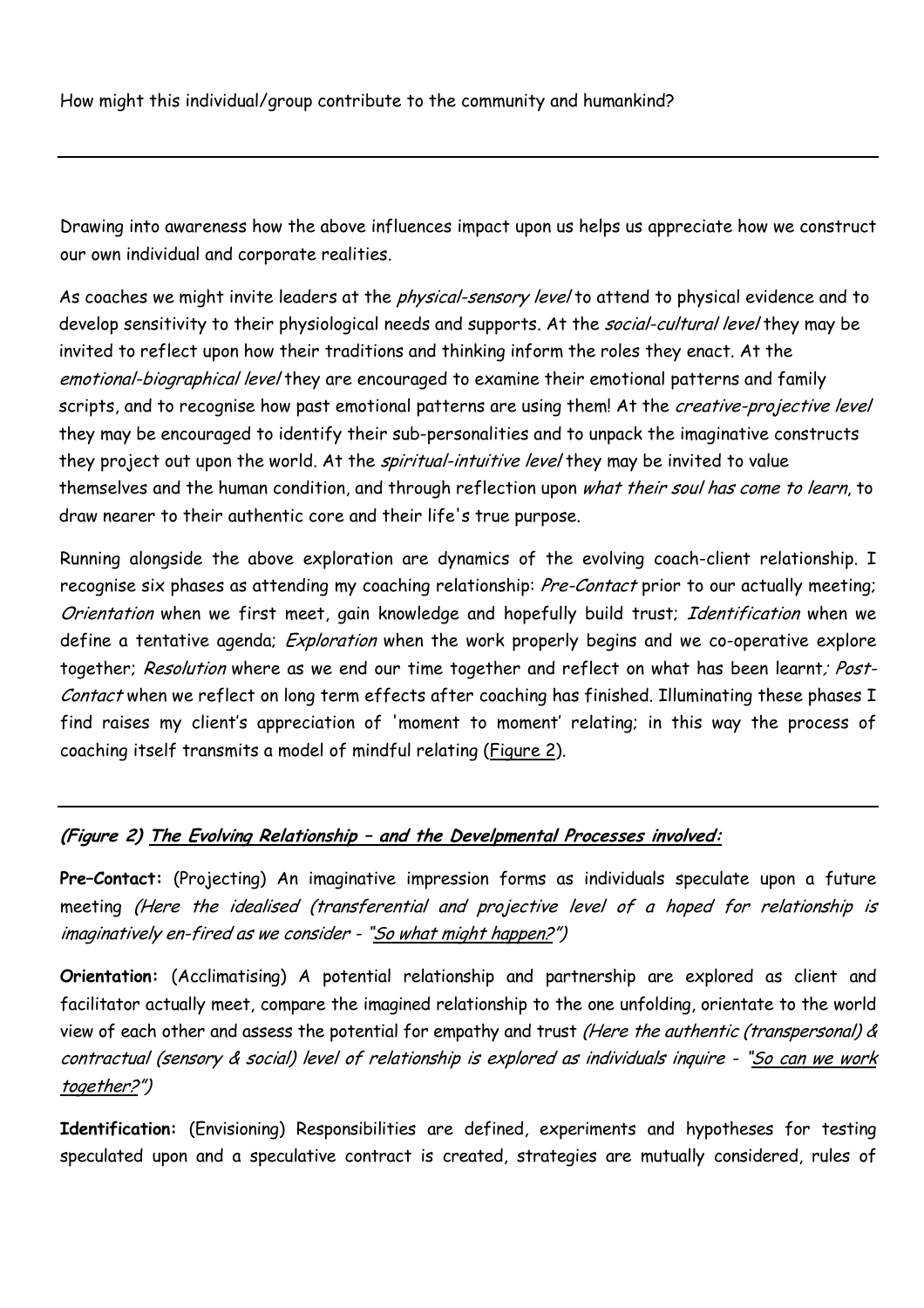engagement negotiated and responsibilities agreed upon. (Here the contractual level (sensory & social) of relationship is engaged as individuals refine -"How might we work together?")

**Exploration:** (Acting & Observing) Experience is engaged, experiments are performed, boundaries are tested, awareness is raised towards a developing theme and practical experiments are undertaken, support is mobilised, fantasies checked out and awareness of the moment heightened with a view to illuminating the life-space and pattern of a client's current situation (Here the idealised (transferential & projective) level is tested, the contractual level (sensory & social) engaged & the authentic (transpersonal) level is further illuminated as individuals decide - "What needs to happen now?")

**Resolution:** (Debriefing & Evaluating) After several cycles of exploration findings and results are appraised, learning is debriefed and future avenues of development considered (Here the authentic (transpersonal) level of the relationship is appraised & the contractual (sensory & social) level of relationship is evaluated as individuals evaluate - "What have been the gains & costs of this relationship?")

**Post–Contact:** (Reflecting & Remembering) Out of contact again the imagination continues to shape the relationship (Here within the idealised [transferential & projective] level we reflect further upon memories of the relationship as we seek to answer the question -"So what did this experience really mean to me?")

As the relationship develops so coaching develops and the client develops.

# Exploration

Every act, of whatever duration, needs to attend to the above relational life-cycle if it is to be mindful and have impact. In many business climates I find it common to rush to Identification prior to Orientation - so that trust remains shaky. Likewise evaluation via the Resolution phase is often missed and individuals and teams continue to perpetuate mistakes of the past.

Taken as a whole this two-dimensional model – with movement through time and multiple levels of influence, illuminates how we perceive and generate meaning. It also suggests how our 'stream of consciousness' can be harnessed to generate excellence of coaching inquiry and preparation to mindful leadership.

Over the past year I researched my practice as a coach and therapist (Barber 2011) using the above relational model as a reference point. As the study progressed I gradually realised, as a Gestalt practitioner I tended to illuminate what was out of awareness in both coaching and therapy alike, which caused me to speculate upon the 'therapeutic blind-spots' of coaching and the 'coaching blindspots' of therapy! This was a revelation for me. A cross-over point, suggesting that therapy might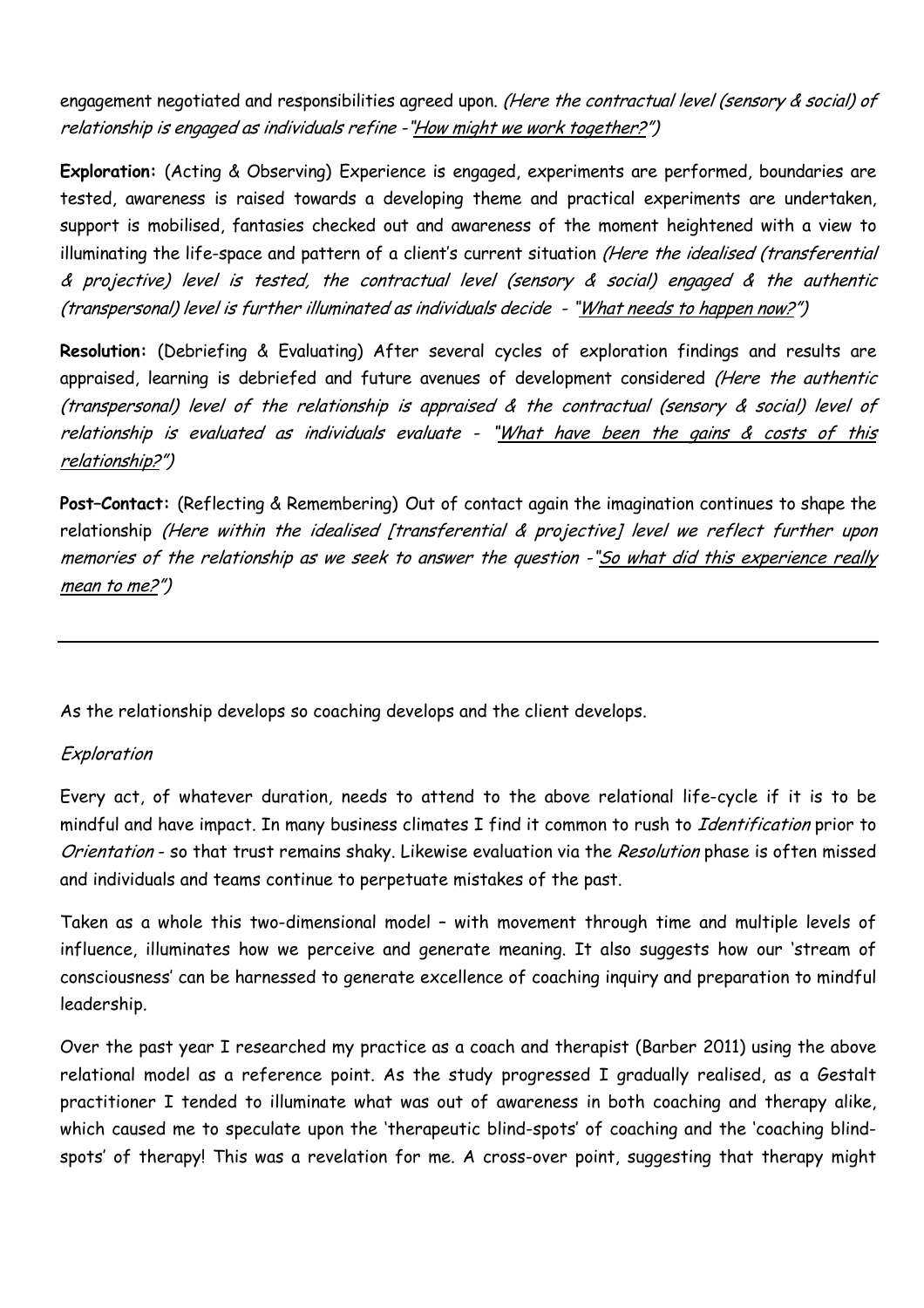move tacitly towards coaching and coaching towards therapy – a sort of integration of the shadow inherent in each!

In order to integrate my findings I performed a 'comparative analysis' of my coaching and therapeutic relationships using the aforementioned relational phases as a structure to illuminate what was emerging in my coaching and therapy practice (Figure 3).

## **Figure 3 – A Comparison of Coaching and Therapy**

In the **pre-contract phase** in coaching and therapy alike word of mouth referral from current or past clients is the usual point of entry; coaching clients appear especially drawn by my association with management training and business associations, and trappings of success.

In the **orientation phase** of the coaching relationship a pressure of talk prevails; clients seem to trust my CV and supposed expertise and are eager to impress me; while in therapy emotional silences figure large and trust is built gradually rather than taken for granted, the client seems more attuned to my empathetic response. Silences are better tolerated in therapy.

During the **identification phase** coaching clients ask many questions and are keen to devise a plan and to be understood; they are attuned to socio-conventional notions of reality and the world of facts, trusting of the status quo and clear as to 'how they will use me'. Therapy clients, conversely, seem more prepared to feel their way – don't know how I can help but appear relieved to be talking about their issues. They are heavily influenced by their emotional world and may be trapped in powerful imaginative projections, they are unsure of themselves, unclear to what they need and in the grip of forces unknown.

In the **exploration phase** coaching clients continue to demonstrate a need to over-inform me and focus on specific events - they strive to be intellectually understand and *emotional* and *projective* material is secondary, though this can emerge in time. Self-esteem remains high and they look to increase skills and insight with a view to developing 'increased expertise'. I feel myself objectified and serving an educative purpose, like a consultant being consulted. The individual's sense of competence remains intact. As a practitioner I often feel peer-like, instructive and collegiate. My intellect and sense-making are readily involved and social reality clearly in view. Clients are outwardly directed and we often co-create strategic ways forward for application in the workplace. Movement is rapid, action comes first and integration much later. Intellectually I feel intellectually informed by the client, emotionally less so. In terms of the interventions these are primarily clarifying and challenging in the beginning with supportive interventions coming somewhat later – I sometimes feel as if I'm attempting to wake them up! Function and performance inform the culture we co-create. Therapy clients speak reluctantly as if haunted by intangibles and strive to emotionally accept their experiences; they are often heavily influenced by *transferential/projective* levels of experience simply they are in crisis. They are often dysfunctional before re-gaining self-support, as the full impact of what was previous beyond awareness arises, impacts and demands emotional release. As a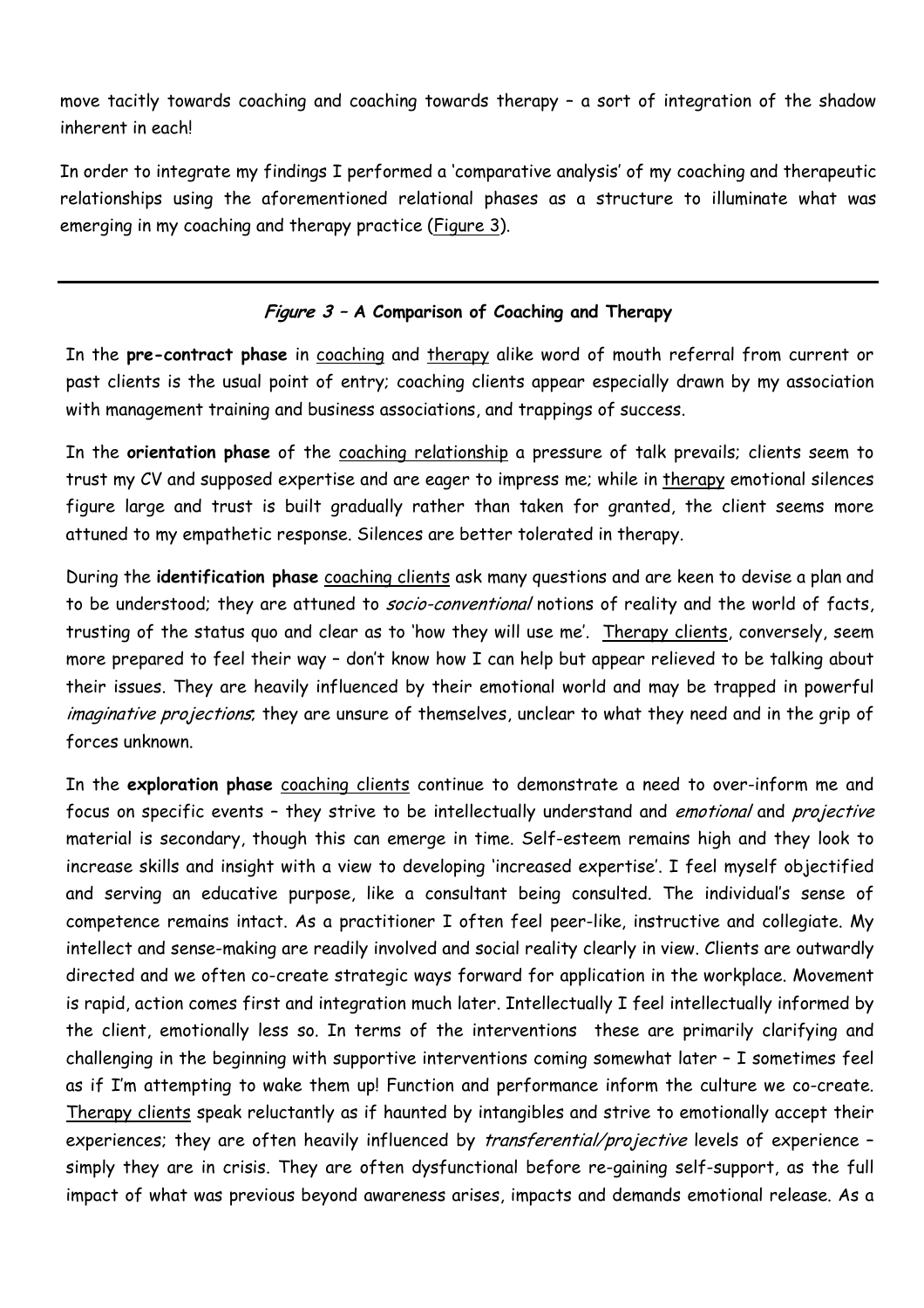practitioner I feel protective of the vulnerable individual before me. I am intimately connected to my client and feel deeply respectful of their process. My emotions and intuition are to the fore as I struggle to hear the unsaid and meet with the tacit influences we address. We experiment with crafting support beyond the therapeutic hour. Movement is often slow. Understanding comes second to emotional integration and I feel emotionally met. My interventions are mainly clarifying and supportive at the beginning with challenging ones coming later. Respect and sensitivity to the human condition inform the prevailing culture.

In the **resolution** phase as we debrief, in coaching our journey of discovery is readily discernible and easily described. After 6 months to 2 years when the client has explored what they originally came for or need, they tend to move on – or more rarely if they have surfaced an additional or emotional menu they might re-negotiate a new contract. Clients often rate the success of our work through newly won promotions or contracts or improvements in team relationships. The journey through therapy is less tangible and more resistive to verbalisation. After 3 – 5 years when they feel sufficiently self-supporting clients leave or join a group to further integrate their identity and selfsupport. Clients often rate the success of therapy in terms of becoming better able to withstand emotional pressures and climates that previously over-awed them.

As for **post-contact**, coaching clients regularly return as new challenges arise in their work life. Many gain confidence and leave their original place of work within 18 months of completing coaching, Then again, Gestalt – in keeping with much humanistic therapy I believe frees-up options and builds energy for 'potential' to be fulfilled - and thus promotes individual change. Therapeutic clients return less frequently if at all.

In relation to the leadership model my coaching supported, this was found to be one valuing of personal development, empowerment, mindfulness and self-supervision, which strove to educate to authentic relationships and work with the good of the community at heart. A model of leadership such as this is not a dream – but a must. The challenge of the 21st Century is for business to make `change' its friend – not its ruler; to learn from its mistakes without fossilising around its successes; to gain expertise without falling into the trap of thinking or acting like an expert; to honour its values but be prepared to surrender its assumptions (Waitley 1995; RSA 1996). In order to do this, a company needs to identify and understand the physical energies that cause it stress and stimulus over-load; to recognise the social pressures that alienate employers from employees and undermine community; to highlight the emotional habits and power-plays that keep it stuck in the past; to identify the projections it mirrors and group-defences it stimulates; to actualise the visions that can guide it towards the realisation of its potential and destiny. All this must be appreciated if a leader is to develop a holistic all inclusive view of organisational life.

Conventional management training that builds sensory and social intelligence is inadequate, for an appreciation and development of emotional, self and intuitive intelligence must also take place. So how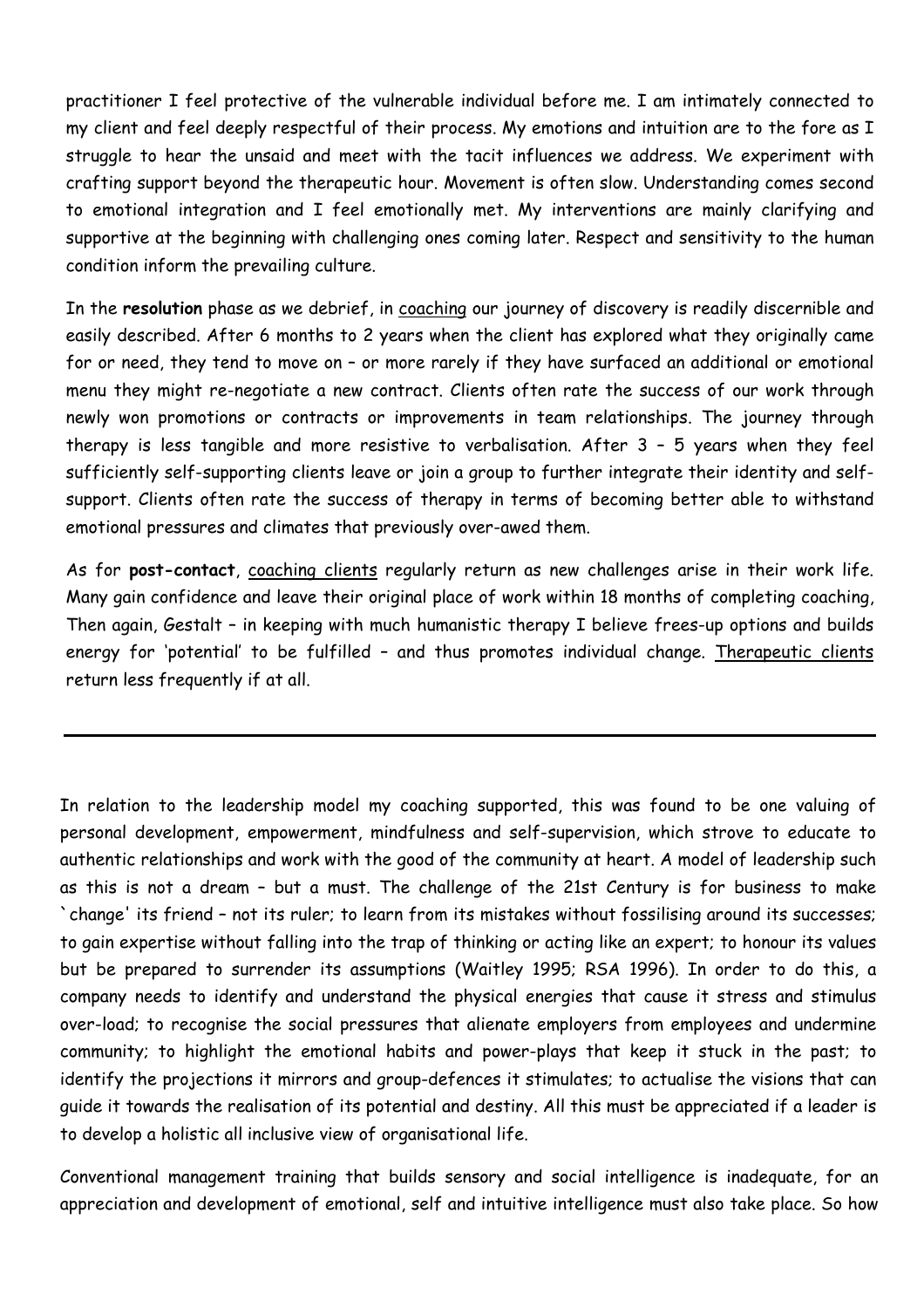would a holistic and Gestalt inspired management development curriculum geared to developing sensory, social, emotional, imaginative and transpersonal intelligence appear? Below is one suggestion (Figure 4).

#### **Figure 4 – An Holistic Curriculum for Leadership Development**

#### **Developing Sensory Intelligence** - (fostering observation & listening skills):

- developing sensitivity to the physical environment, client and employee needs;
- focusing upon the organisational field, employee and client behaviours;
- contacting, attending to and ordering sensory and physiological feedback;
- learning about human and systemic needs and how best to satisfy these.

**Developing Social Intelligence** - (fostering facilitative inquiry & communication skills):

- forming and developing appropriate client-consultant relationships;
- diagnosing and appreciating organisational culture, role and team/group dynamics;
- contracting, negotiating, facilitating and implementing suitable strategies;
- raising awareness to managing professional, ethical and social boundaries and rules.

**Developing Emotional Intelligence** - (fostering coaching & counselling skills):

- illuminating historical patterns and emotional dramas that shape organisational life;
- developing insight into the emotional needs of oneself, others, teams and organisations;
- working with and resolving conflict within oneself, others, the team and organisation;
- releasing emotional blockages, illuminating and resolving dramas.

## **Developing Self-Intelligence** - (fostering mindfulness & self-awareness skills):

- raising awareness to the effects of personal bias, fantasy and beliefs;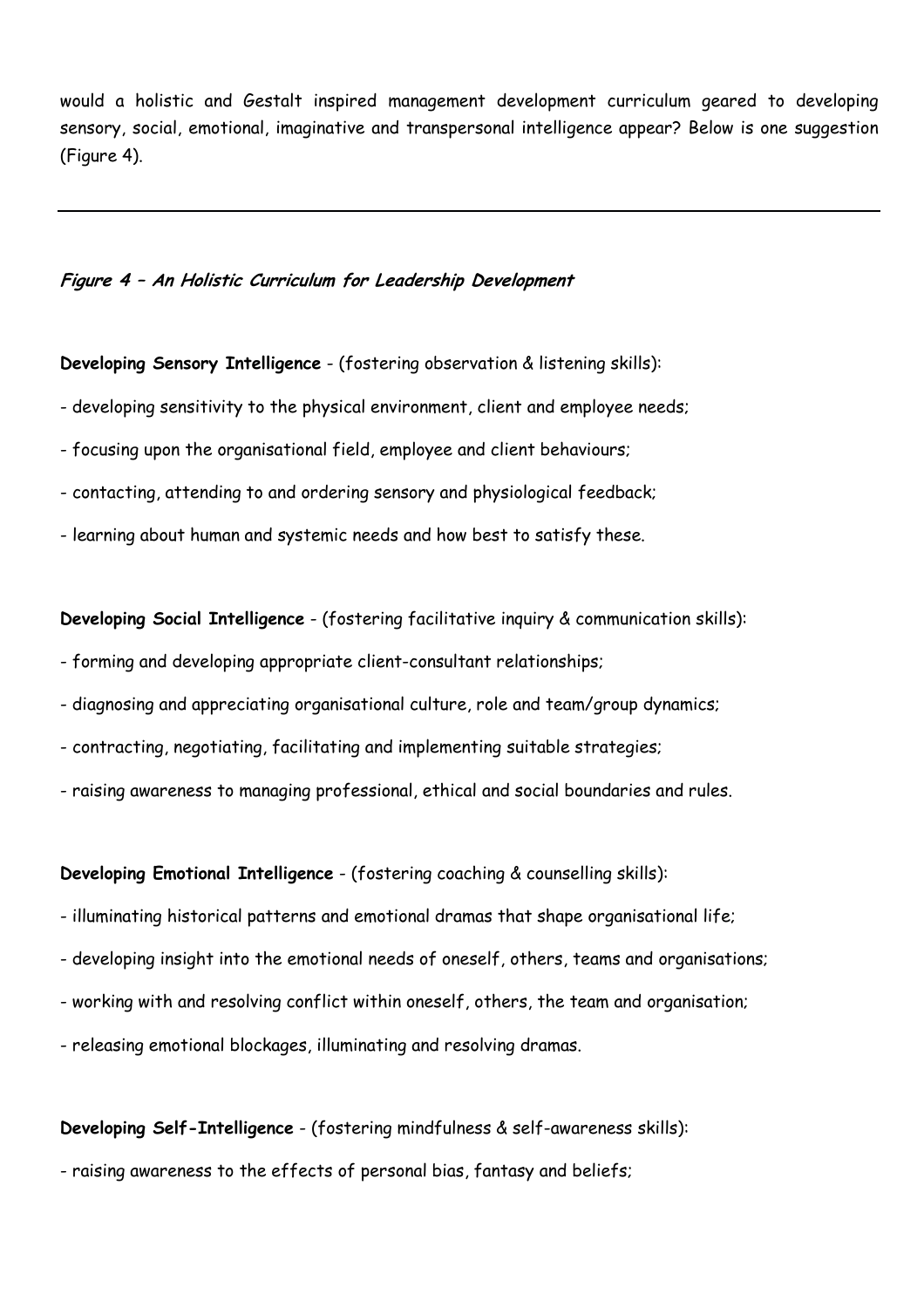- surfacing and working with the individual, team, group and organisational shadow;
- illuminating deeper motivations and meanings, developing skills in shadow consultancy;
- identifying, challenging and working with hidden agendas.

#### **Developing Intuitive Intelligence** - (fostering reflective & envisioning skills:

- illuminating and actualising your own potential and fostering the potential of others;
- becoming authentic, self-witnessing and open to the unknown and unknowable;
- valuing the self, humankind as my kind, and working for the common good;
- illuminating the higher spiritual purpose of individuals, groups, teams and organisations.

So this is the higher goal my coaching seeks to cultivate. Do you think this is a fitting curriculum for consultants and coaches to work towards?

#### Resolution

Coming to the end of this paper I invite you to consider how the product of the coaching approach described here, namely a holistic 21st Century Organisation might appear? I have some ideas myself, plus a little practical evidence of what might be achieved from a consultancy experience informed by the model described here (Barber 2006) – see Figure 5 below.

#### **Figure 5 – Towards an Enlightened Organisation**

At the sensory level such an organisation would pay attention to its present position and developing needs. To enable this, its managers would employ sound observational, action research and data processing skills, and be able to interpret physical phenomena. Remember knowledge is power and synergy is the mandate.

At the social level the organisation would have boundaries akin to a skin, which are semi-permeable and grow to accommodate change. To enable this managers would need to be expert at building and maintaining relationships and will be skilled facilitators. Remember, in the 21st Century leaders empower and coach, and teams make decisions.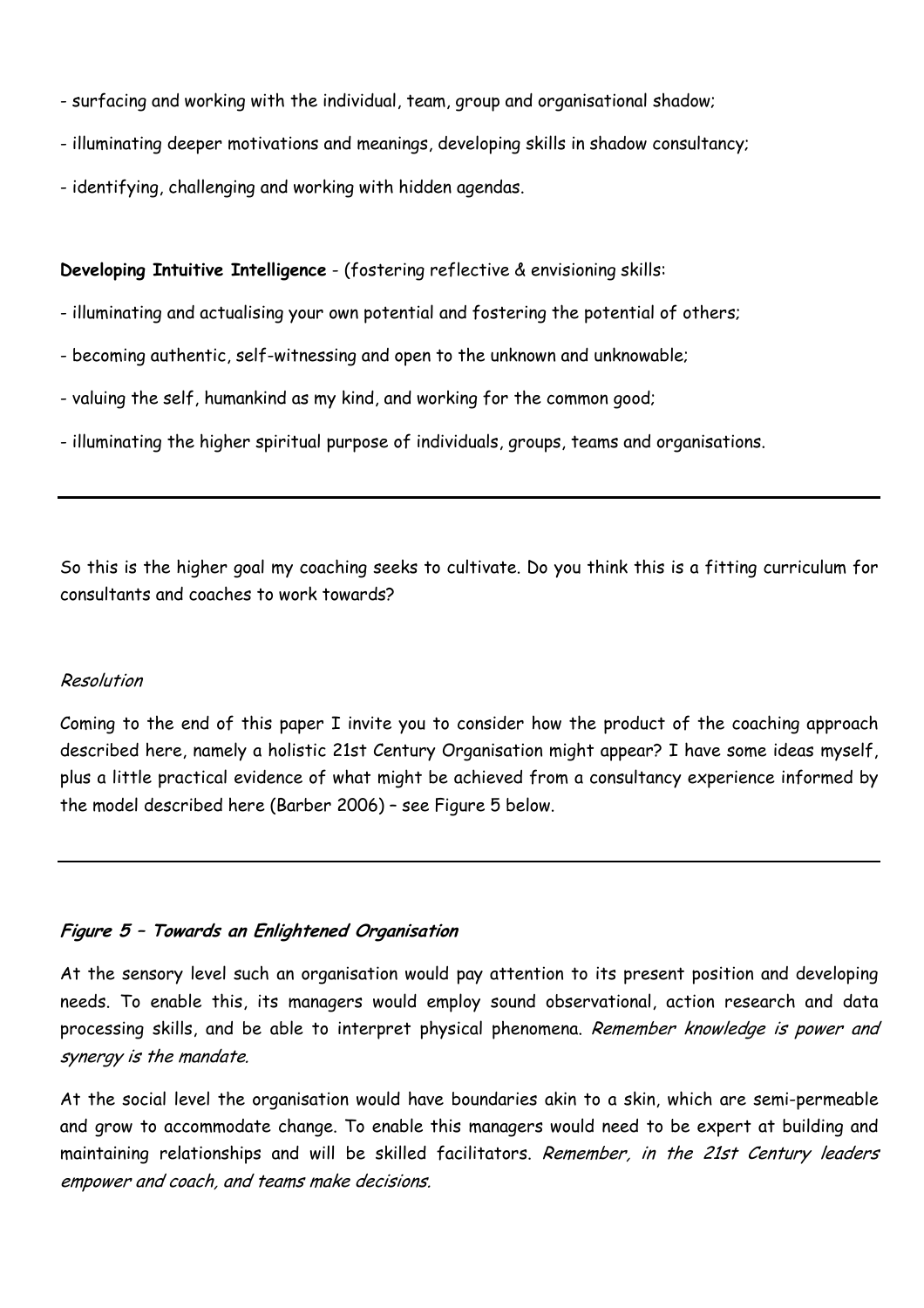At the emotional level the organisation would encourage expression and raise awareness to the emotional field. For this managers would work with and direct emotional energy, and be able to identify the historical patterns that hinder and/or enhance the organisational climate, while fostering a climate of self-empowerment. Remember, supervisors vanish and managers need to delegate.

At the projective level the organisation would raise and work with its shadow, the collisions and everything else that interferes with its creativity and adaptation. For this managers would need to employ skills of shadow consultancy. Remember, creativity drives process, quality determines demand, and value is everything.

At the transpersonal level the organisation would consider its higher purposes, how it can continue to add value to its employees and the community it serves. Its managers would be authentic and visionary. Remember, profits must be earned with integrity, everyone is a customer, and managers will need to value others and to encourage self-respect.

The 'therapeutic community' idea that it is 'the system' rather than the individual that needs healing (Jensen 1980) is already influential within organisational development (Harrison 1995; Barber 1999). This paper has built on this notion and dared to suggest how coaches and organisational consultants might begin to educate the workplace to holistic awareness and Gestalt methods of inquiry through coaching.

Many enlightened models of leadership I believe have not gained ground because the higher level individual skills necessary for their success have remained undeveloped, for instance Servant-Leadership's (Hall 2007) core skill-base of listening, empathy, healing, awareness, persuasion, conceptualisation, foresight and stewardship, and Alpha Leadership (Deering et al 2002) emphasis upon mindful *anticipating, aligning* and *acting*. This paper has suggested a way this may be rectified.

In Gestalt, as within other modes of phenomenological inquiry there are no answers, no certainties – only uncertainty, and as in life there is only an as yet 'unformed fertile void' to guide us, yet by staying with this potential chaos we end up with expanded awareness and a far better 'sense' of what we are doing now and what we might experiment with further. Managing chaos and tolerating the 'unknown' are higher level leadership skills which mitigate against impulsiveness and defensiveness.

Gestalt is an experiential method of inquiry which appreciates 'the whole field'; its tools are dialogue inquiry in service of current awareness and its products are raised awareness and the illumination of tacit embodied knowledge. It is also a powerful change agent and promoter of respect for the human condition – and the humanistic values it enacts of deep respect for the human condition, empowerment, democratic decision-making and experiential learning enshrine its ethical base. Indeed, Gestalt in service of leadership, organisational renewal and culture change I have experienced as generative of making organisations a fit home for the human condition (Barber 2006).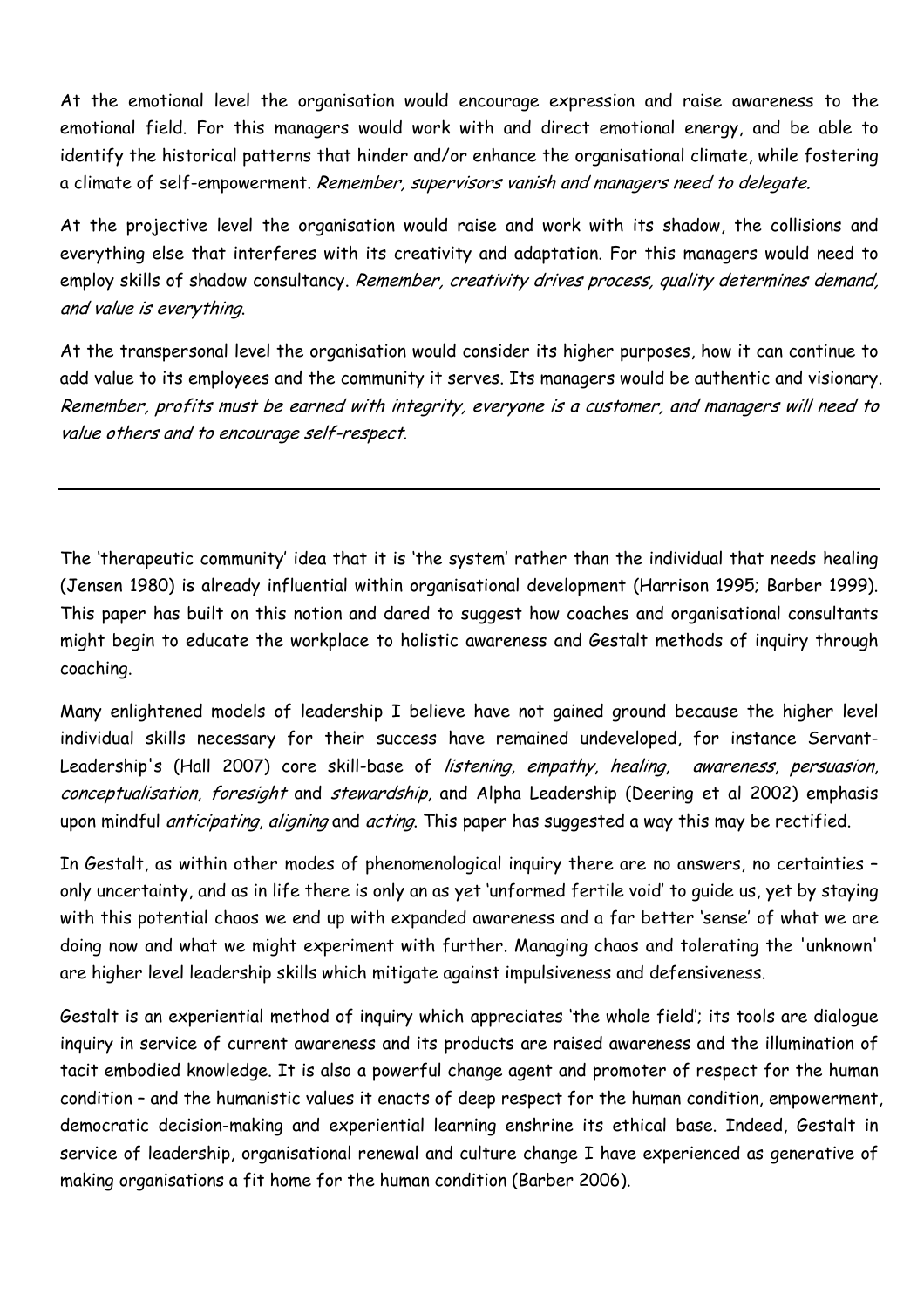At the last, for all our clever sciences, intellectual theories and cultural constructions, I believe coaching boils down to a 'felt-sense' of whether something feels true for us or not. An experience is worth a thousand pictures or theories and we end up with 'wisdom' sweated out of our lived experience. Gestalt facilitates this process.

> "Knowledge has three degrees - opinion, science, illumination. The means or instrument of the first is sense, of the second, dialectic; of the third, intuition" (Plotinus).

## **References:**

Barber, P. (2012) Facilitating Change in Groups and Organisations - A Gestalt Approach to Mindfulness. Libri Press, Oxford, UK

Barber, P. (2011) An Inquiry into Gestalt Coaching and Therapy. AMED Journal of People and Organisations.

Barber, P. (2006) Group as Teacher: The Gestalt Informed Peer-Learning Community as a Transpersonal Vehicle for Organizational Healing. International Gestalt Review, USA. Vol 10, no 1 (10 pages)

Barber, P. (1999) The Therapeutic 'Educational' Community as a Catalyst of Organisational Learning and Change. Therapeutic Communities: The International Journal for Therapeutic and Supportive Organisations. Vol.20.3

Deering, A; Dilts, R. & Russell, J. (2002) Alpha Leadership: Tools for Business Leaders Who Want More from Life. John Wiley & Sons, Chichester, UK.

Hall, T. M. (ed) (2007) Becoming Authentic: The Search for Wholeness and Calling as a Servant Leader. Monograph Series/Viterbo University, USA.

Harrison, R. (1995) Consultants Journey - A Dance of Work and Spirit. Jossey Bass Business and Management Series.

Jensen, E. (ed) The Therapeutic Community Outside the Hospital. The Richmond Fellowship, Croom Helm.

Ploninus, quoted in Haywood, S. & Cohen, M. (1989) Bag of Jewels. In-Tune Books, Avalon Beach, Australia.

RSA (Royal Society of Arts) (1995) Tomorrow's Company. Copies available from RSA (T) 0171 839 1641.